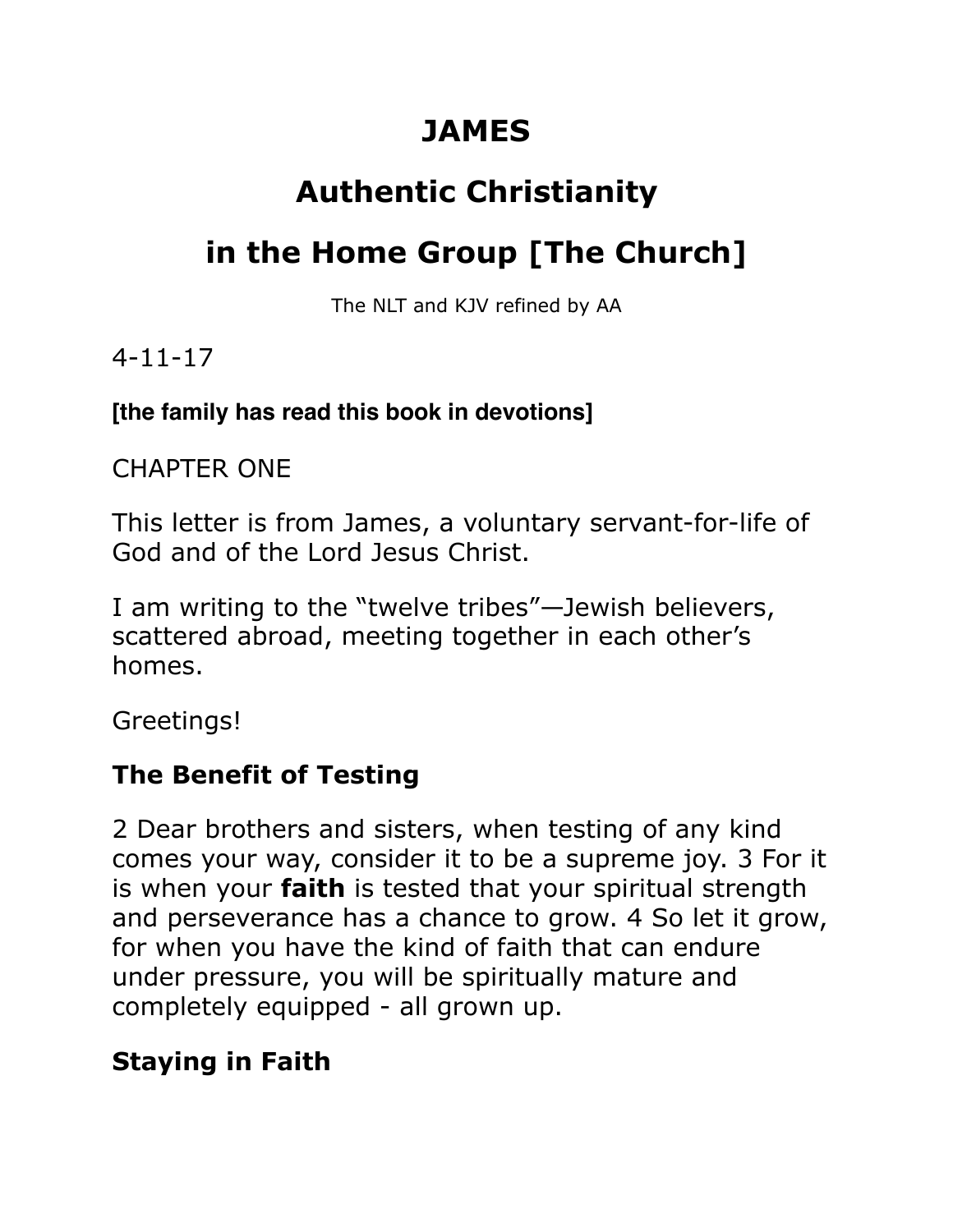5 When you don't know what to do or which way to turn when undergoing a testing, continue to ask our generous God for His help and He will quide you  $-$  He loves it when you lean on Him! 6 But when you ask him, be sure to ask *in faith* [believing that God is hearing you, that He loves you, that He *can* do, *wants* to do, *will* do what you are asking . . . in fact, that your request is already granted.] Stand strong in faith; don't let doubts and fears take over. It takes real effort to exercise steady, firm faith  $-$  to stay calm in the Lord, rather than to worry and be anxious, like a wave of the sea that is blown and tossed by the wind. 7 But God responds to faith, not unbelief. People who do not stay in faith should not expect to have very many prayers answered. 8 Their hot-then-cold, back-and-forth Christianity keeps them from becoming strong Christians; their entire lives are filled with indecision and weakness.

## **Jesus is our Joy**

9 Whether God has blessed us with a lot or a little, we Christians know that our true cause of happiness is Jesus Christ. Poor Christians rejoice in how rich they are in Christ. 10 Wealthy Christians rejoice that God has corrected their focus from themselves and their wealth, to Christ and the riches of His grace. He has shown them that their lives  $-$  despite their wealth and influence — will not last forever; they are no more enduring than a blossom 11 that looks beautiful, at first, but soon droops, fades, and falls. They know that the same thing will happen to them - no matter how much they have or what they do. So, they rejoice in Christ.

#### **Temptations aren't from God**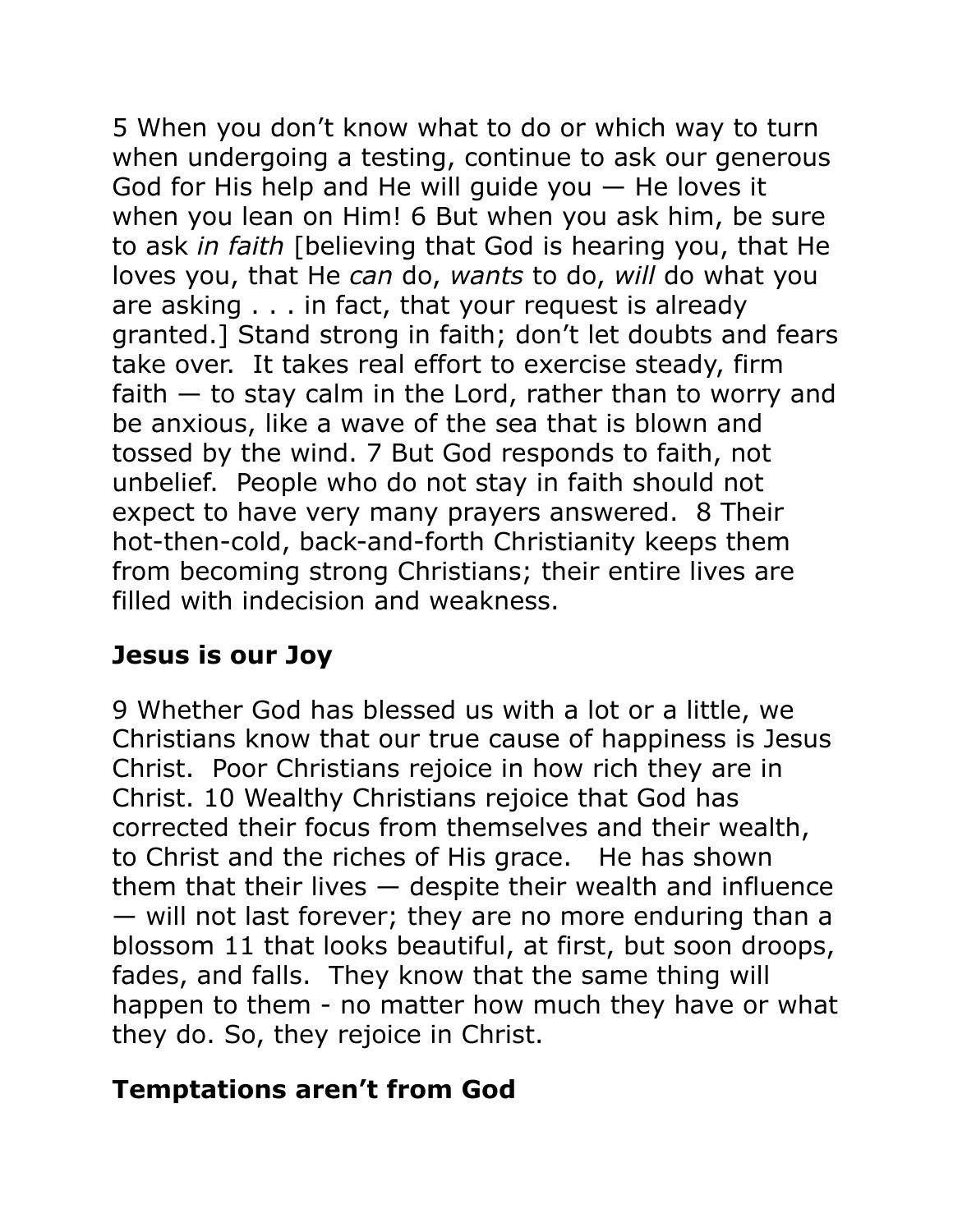12 God blesses those who patiently endure and outlast testings, temptations, and stress. These things are necessary in order for us to acquire the mature, victorious Christian life God has promised to those who love him enough to trust Him through these things. 13 And remember — whenever you experience an urge to  $sin$ , to fail a testing  $-$  not to think God is tempting you, because God is never tempted to sin, and he never tempts anyone else to sin, either.

14 Temptation to engage in sinful behavior comes from our own sinful nature which lures us away from our husband, Jesus Christ, and entices us to commit adultery with itself. 15 Yielding to our sinful nature is how sin is conceived in our minds and hearts. It is easy to love and enjoy our sins, but whenever a sin is born in our lives, and we cherish it and help it mature, it always turns around and stabs us. 16. So, keep this in mind, dear brothers and sisters.

## **Our Dependably Good Father**

17 We can always tell when something is from our Father, God, because it will always be good and lovely beautiful instead of ugly; light, instead of darkness.

We can always count on our Father to bless us. 18 He couldn't wait for us to be born into His family by believing the Good News of His Son, and to make us His prized possession of all that He created.

## **The Effect of Heeding God's Word**

19 This is important, my dear brothers and sisters: Let each one of us be great listeners, slow to say anything,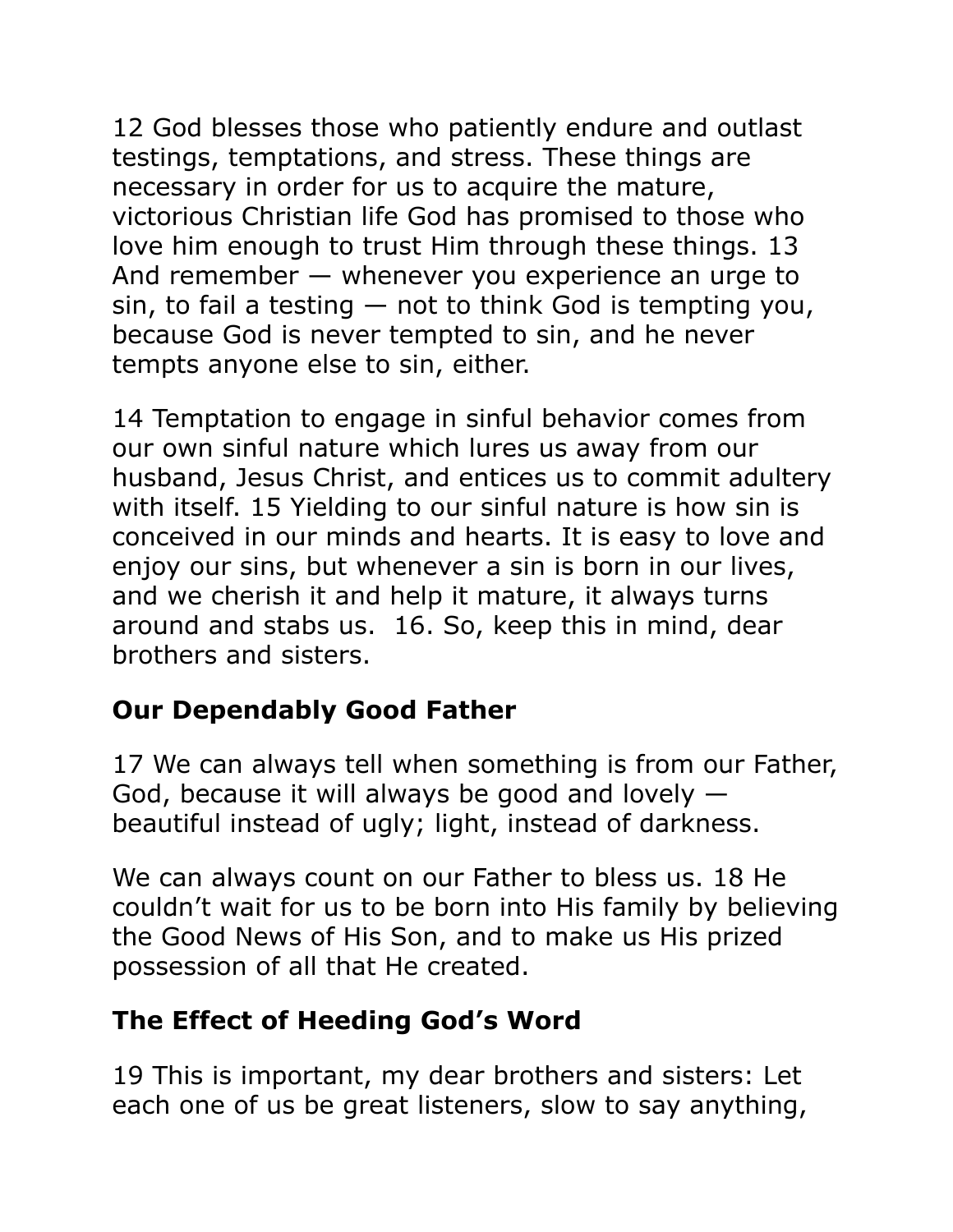and *very* slow to say anything in anger. 20 Our human anger is not God's way to advance the Kingdom of God. It will usually do just the opposite. 21 Instead, we need to pull all the ungodly and sinful weeds out of our lives, and humbly and patiently cultivate the truth from God's Word He has planted in our hearts, for God's Word has the power to save our souls and straighten out our lives.

22 But let us not just read God's word, or listen week after week to good Bible messages. We must apply God's Word to our lives! Otherwise, we are only fooling ourselves. 23 For if we hear the Word of God but don't obey it and apply it to our lives, it is like glancing carelessly at our dirty faces in a mirror. 24 We catch a glimpse of ourself, but then walk away, ignoring the fact that we need to wash up. 25 But when we look carefully into the perfect mirror of God's Word that reveals our flaws, and don't ignore what we "see" in it, but heed what it says, and apply it to our lives, then God will bring us into alignment with Him and free us from every kind of dirtiness and sinful bondage.

26 So, for instance, when we claim to be good Christians but don't allow the Lord to control our tongues, we are fooling ourselves, and our "christianity" is worthless.

27 Instead, if you want authentic Christianity, a 'religion' that is pure in God's eyes, help those who are truly needy - like orphans and widows, and absolutely refuse to imitate this corrupt world.

James 2

## **Everybody is Equal, in Christ**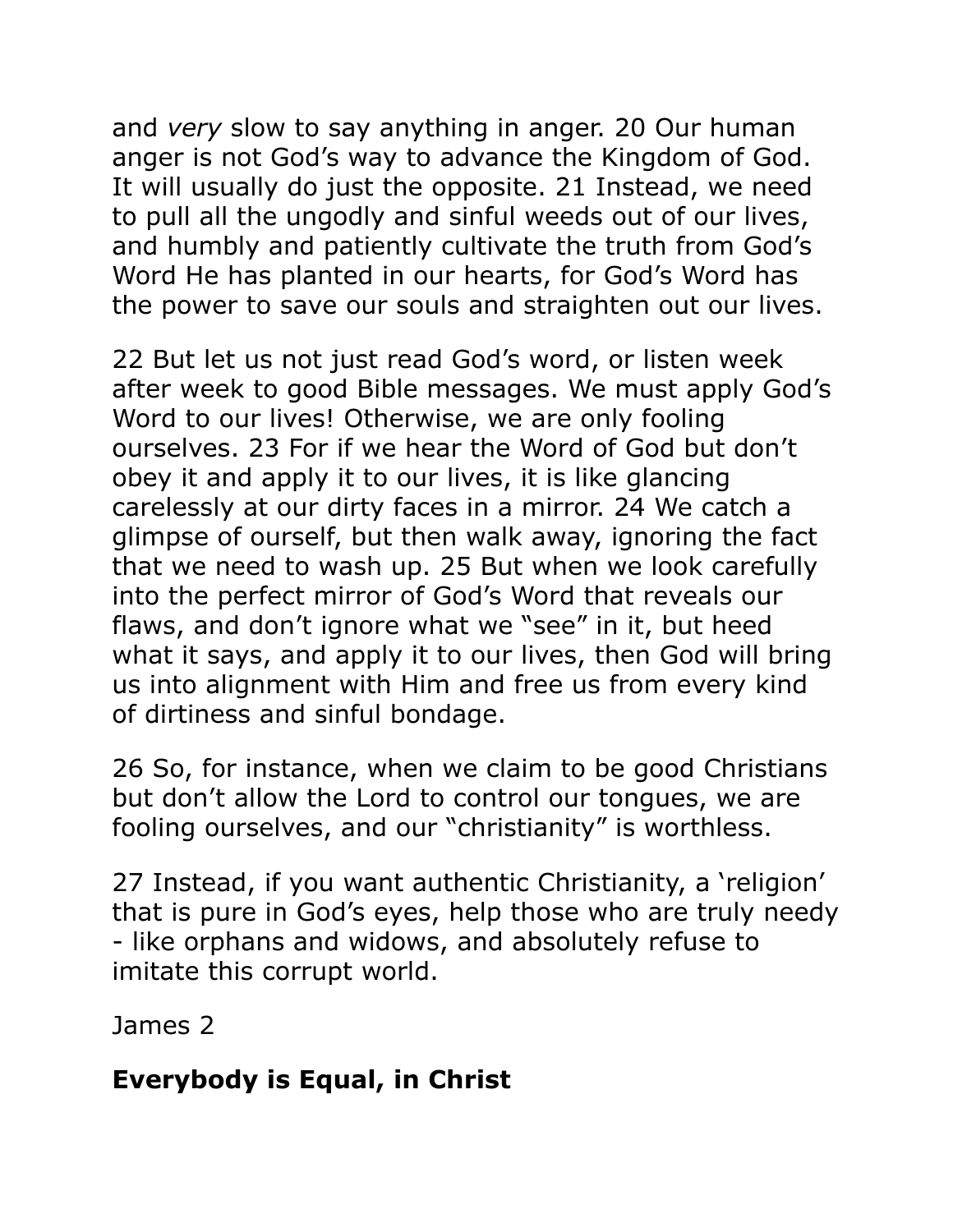My dear brothers and sisters, how can you claim to understand the Gospel if you treat some people better than others?

2 For example, suppose someone comes to your housechurch meeting dressed in fancy clothes and expensive jewelry, and another comes who is poor and dressed in old, dirty clothes. 3 If you give special attention and a good seat to the rich person, but you say to the poor one, "You can stand over there, or else sit on the floor" well, 4 doesn't this discrimination show that both your perspective and motives are wrong?

5 Listen to me, dear brothers and sisters: Hasn't God chosen *the poor* in this world to be rich in faith? Aren't *they* the ones who will inherit the Kingdom he promised to those who love him? 6 So why are you dishonoring the poor? Isn't it the rich who oppress you and drag you into court? 7 Aren't they the ones who slander Jesus Christ, whose noble name you bear?

#### **We Live by The Law of Love**

8 If you obey the royal law of the Old Testament, "Love your neighbor as yourself," that is good. 9 But if you favor some people over others, you are breaking that law, and are sinning.

10 And when the person whose goal is to live by the Old Testament Law breaks just one of those laws, he has failed to live by the Old Testament Law. 11 For the same God who said, "You must not commit adultery," also said, "You must not murder." So if you murder someone but do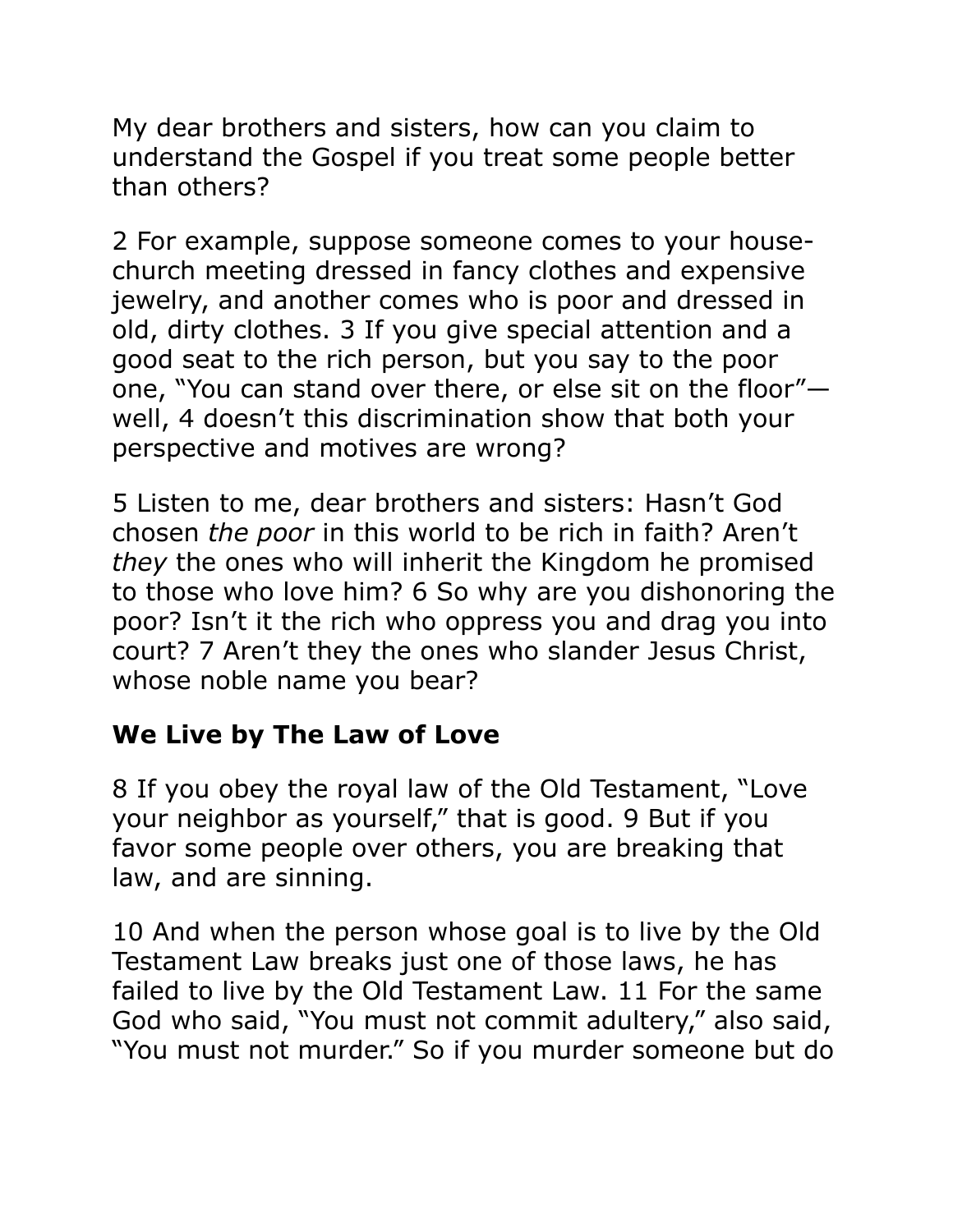not commit adultery, you have still broken God's Old Testament Law.

12 But, as Christians, everything we say and do is to be motivated by  $-$  and someday shall be judged by  $-$  the new law of The-Life-of-Jesus, the Law of Love — the Law of the Messiah that frees from the Law of Moses. 13 God's judgement will be just as merciless toward anyone who judges others according to Old Testament Law as the Law, itself is. Living by God's new Law of Love is a far better way to treat others and be treated.

## **Authentic Christianity is Obvious**

14 What good is it, dear brothers and sisters, if you say you are a Christian but don't show it by your actions? Can that kind of "christianity" help anyone? 15 Suppose you see someone who has no food or clothing, 16 and you say, "Good-bye and have a good day; stay warm and eat well"—but you don't give that person any food or clothing. What good does that do?

17 In the same way, words without action aren't enough. Unless one's Christianity produces good deeds, it is a false "christianity" and is useless.

18 Now someone may argue, "I am a Christian but I don't show it like others do." But I say, "How can you claim to be a Christian if your life doesn't demonstrate it? The fact that I am a Christian is obvious by the way I live."

*[NOTE: "Taking God's name in vain" means exactly this: calling yourself a Christian, but not acting like one.]*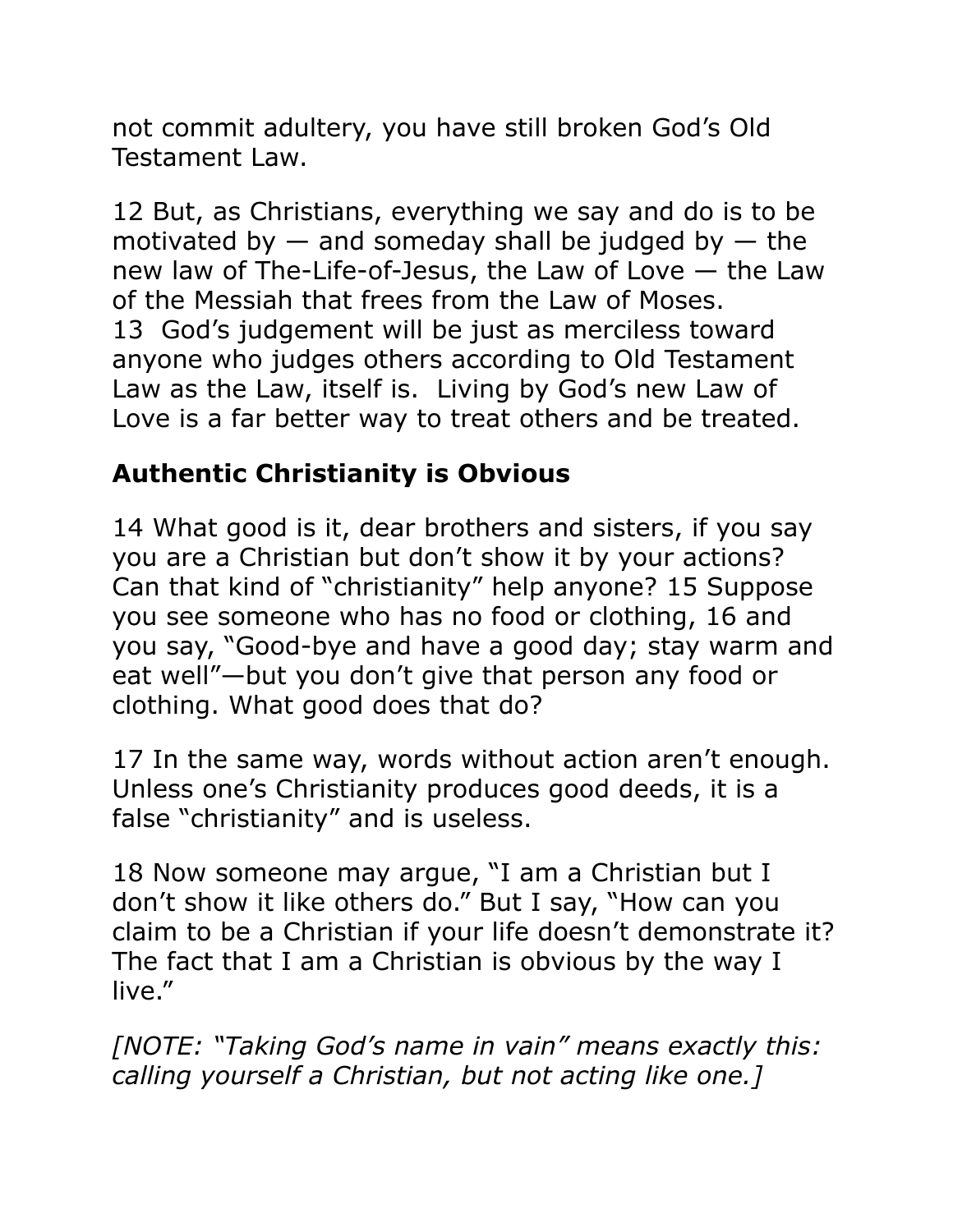19 You say the proof that you are a Christian is that you believe in God. That sounds good, but even the demons believe this — and their belief in God causes them to, at least, tremble in terror. 20 Don't kid yourself: a workless faith is a worthless faith. If you really believe in God it will show in the way you live.

21 Don't you remember that our ancestor Abraham was shown to be right with God by his actions when he offered his son Isaac on the altar? 22 You see, his faith and his actions complimented each other. His actions were the proof of his faith. 23 And that is why the Bible says: "Abraham believed God, and God counted him as righteous because of his faith." God even called him his friend. 24 So you see, we are shown to be right with God by what we do, not just by what we claim to believe.

25 Rahab the prostitute is another example. She was shown to be right with God by her actions when she hid those messengers and sent them safely away by a different road. 26 Just as a body is dead unless it is breathing, so also any "christianity" is dead that isn't characterized by godly actions.

James 3

# **A Primary Criterion for Leadership**

Dear brothers and sisters, do not press yourselves into the role of teaching, for church teachers and leaders are held to a higher standard of accountability.

2 All of us will stumble, from time to time, but one of the marks of spiritual maturity is being able to control what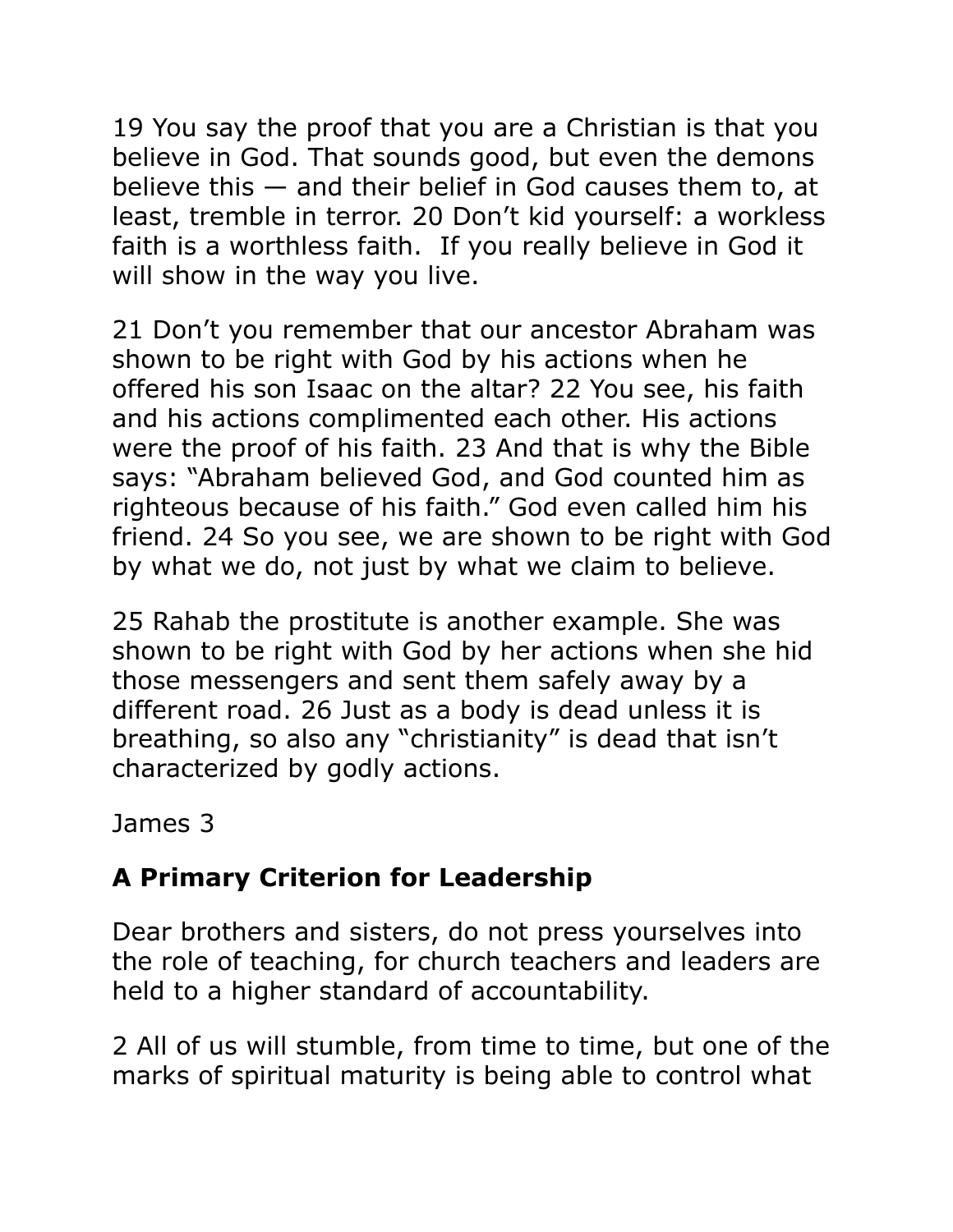we say and how we say it. Whoever is able to control his small tongue, is able to control the *rest* of his body.

3 For instance, we make a large horse go wherever we want by means of a small bit in its mouth. 4 And a small rudder makes a huge ship turn wherever the pilot chooses to go, even though the winds are strong.

5 Our tongue is a small thing in relation to the human body, but it can cause great harm - just like a tiny spark can start a great forest fire.

6 And the tongue is like a spark to the rest of our body [the Church Body]. It is like a little virus, sickening our entire body. Our tongue can burn down our entire life, when we allow satan to fill it with hellfire.

7 People have captured and tamed all kinds of mammals, birds, reptiles, and fish, 8 but none of them are as difficult to tame as our tongue! It is like a vicious viper, full of deadly poison.

9 With one breath it praises our Lord and Father, and with the next breath it curses people  $-$  who are made in the very image of God! 10 And so blessing and cursing come pouring out of the same mouth! Surely, my brothers and sisters, this is not right! *[Note: Another example is speaking faith and speaking doubt from the same mouth.]* 11 Does a spring of water bubble out with both fresh water and salt water? 12 Does a fig tree produce olives? or a grapevine produce figs? No, and neither will Spirit-controlled tongues pour out both fresh and salty 'water'.

#### **Qualified, Wise, Leadership**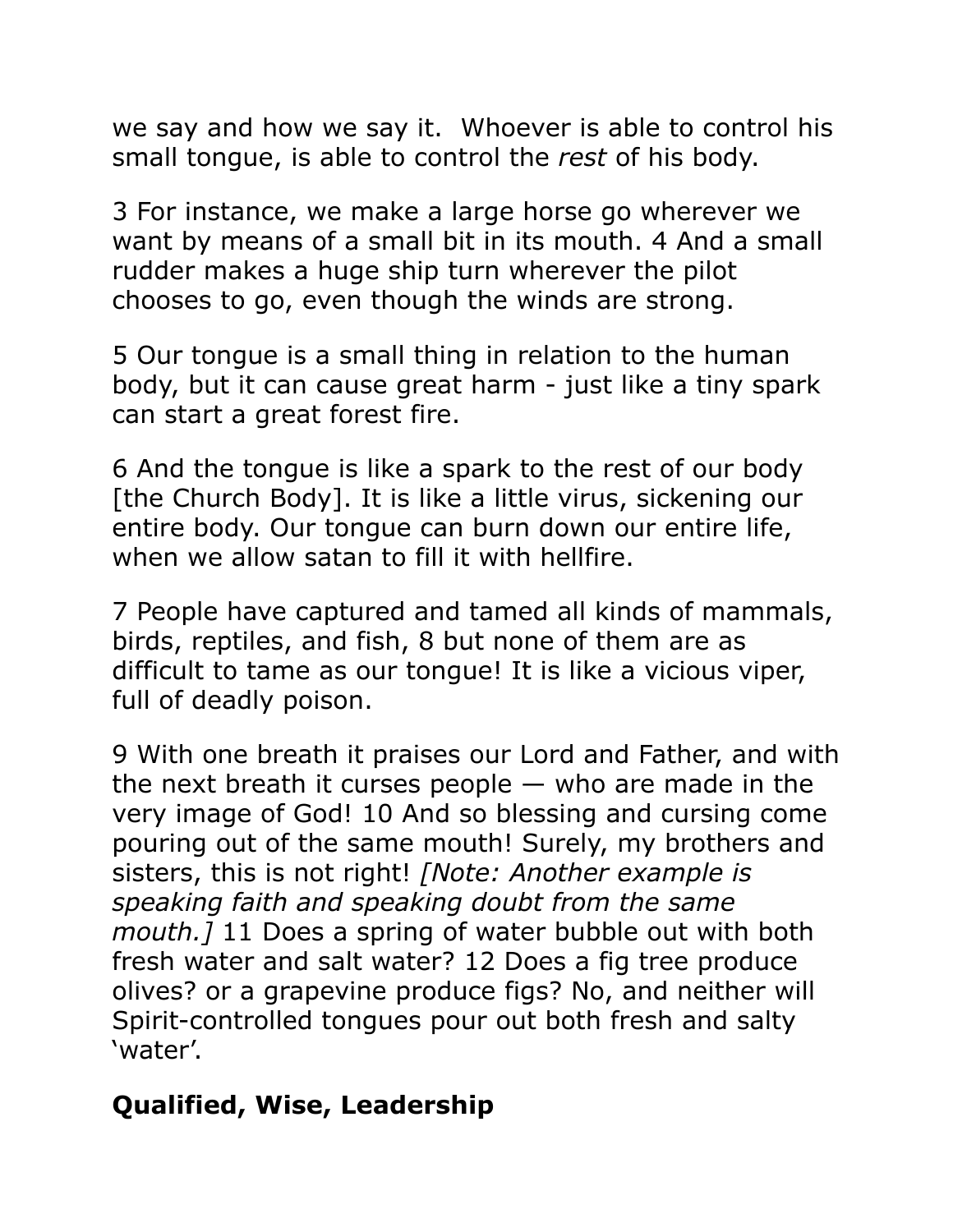13 If you truly are wise enough and understand God's ways enough to teach others, prove it by living an honorable life, doing good works with the humility that comes from true wisdom. 14 But if your desire to teach comes from bitter jealousy and selfish ambition, don't think you can hide it with an eloquent and bragging tongue. 15 Jealousy and selfishness are not God's heavenly kind of wisdom. No, they are from the world, the flesh, and the devil. 16 And those who manage to become church leaders out of jealousy and selfish ambition will produce only disorder and offenses of every kind.

17 The kind of wisdom you need in your leaders and teachers doesn't occur naturally on this earth; it comes from God above, and is first of all pure. It is also peaceloving, gentle at all times, and gracious toward others. It is full of mercy and the fruit of good deeds. It shows no favoritism and is not hypocritical. 18 Leaders like these will plant seeds of peace and reap a harvest of righteousness.

James 4

# **The Effects of Envy toward Leadership**

As a house church, what is causing the quarrels and fights among you? Don't they come from the sinful, proud, self-seeking passion some of you have to be leaders? 2 You aren't content with who you are, so you scheme and assassinate others' character to make yourselves seem greater than you are. You are jealous of the esteem others have, but you can't get it, so you bicker and backstab to take it away from them. Still you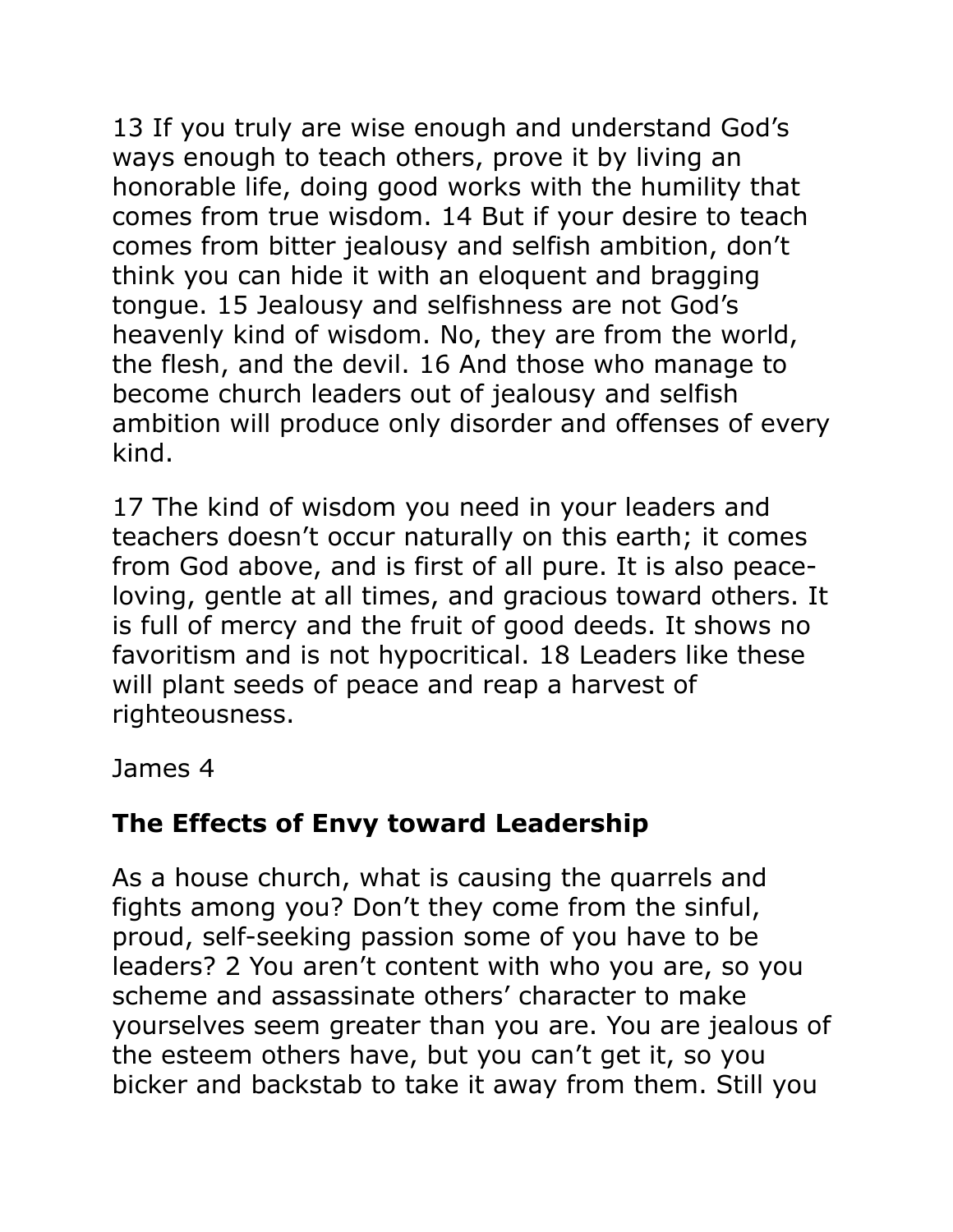don't get what you want because you aren't serious enough about it to seek God for it.

*[2-1-18 Note: Many times, we have a need, but we forget to ask God about it. All we have to do to have something we need is to ask our Father for it. All we have to do is ask.]* 

3 And even when you do pray about becoming a leader, you don't get it because your motives are all wrong you're only concerned about looking good in the world's eyes.

4 That makes you guilty of committing adultery with the world! And don't you realize that being an ally of this world makes you an enemy of God? I say it again: Being a friend of the world makes you an enemy of God! 5 Do you think God is kidding when He says the Holy Spirit within us is very serious about our faithfulness to God!

6 But God is gracious toward us. And as the Scriptures say,

*"God works against the proud* 

 *but gives help [grace] to the humble."*

*[NOTE: If anyone wants more grace, all he has to do is get closer to God - (Eph.6:24), i.e.: If anyone is cold, all he has to do is get closer to the wood stove.]* 

7 So, humble yourselves before God. Resist the devil, and he will flee from you. 8 Get closer to God, and God will get closer to you. *[NOTE: like getting closer to a hot wood stove. The closer we get to the stove, the more it*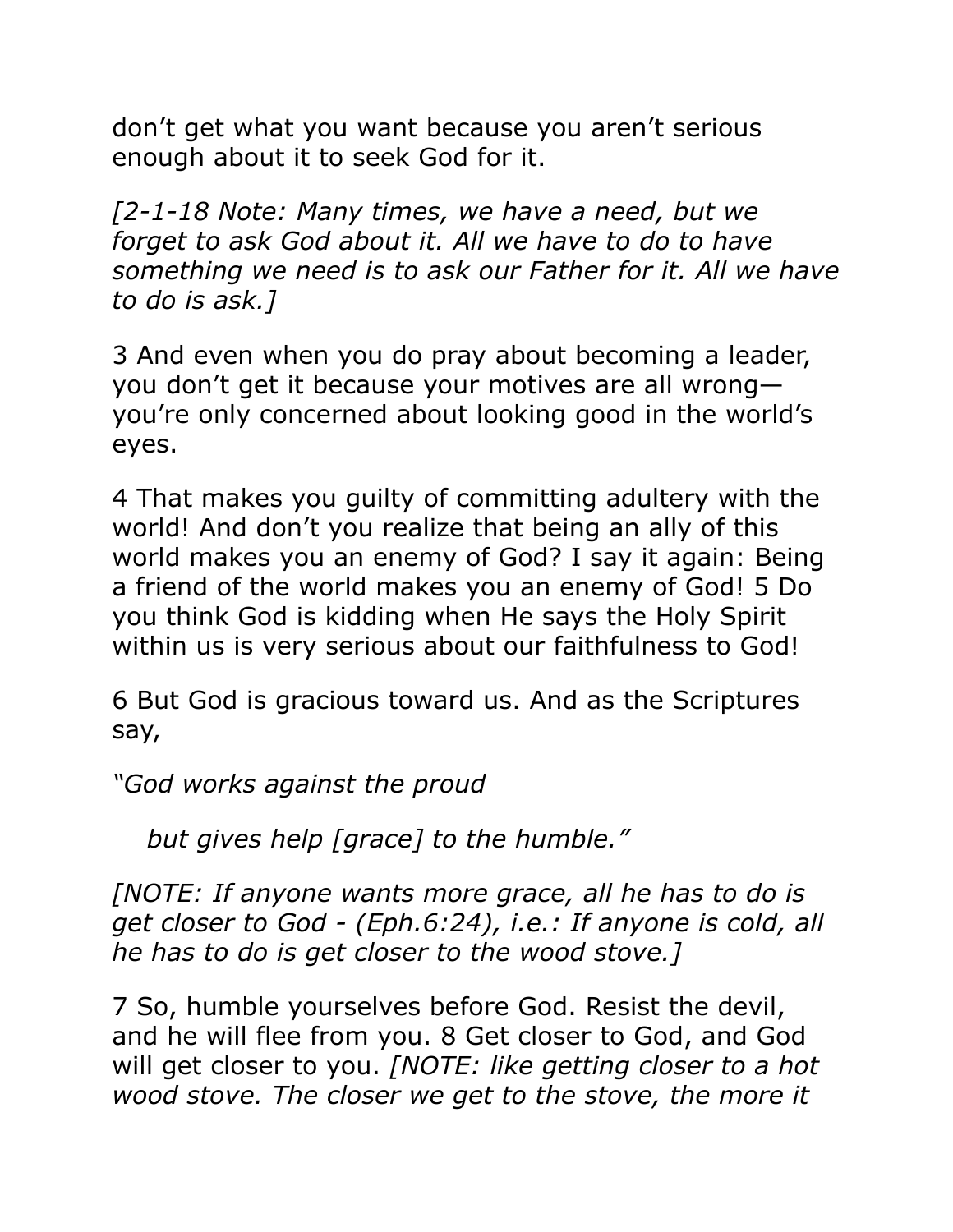*heats us up.]* Wash your hands, you sinners; purify your hearts — for your loyalty is divided between God and the world. 9 Let there be tears for the way you have been acting. Let there be true sorrow and deep grief. Let there be sadness instead of laughter, and remorse instead of joy. 10 Humble yourselves before the Lord, and then He will give you the honor you seek.

# **A Critical Spirit**

11 Don't backbite and mean-mouth each other, dear brothers and sisters. If you criticize and condemn each other, then you are setting yourselves up as being lawyers and judges of God's law. But your job is to obey God, yourself, not to judge whether others are obeying Him. 12 God, alone, is the Judge. He is the only one with the ability and authority to pass judgment on others. Who do you think you are to be judging and condemning anybody else?

# **God-less Planning**

13 And here's a word for those of you who say, "Today or tomorrow we are going to a certain town and will stay there a year. We will do business there and make a profit." 14 How do you know what your life will be like tomorrow? Your life is like the morning mists—it's here a little while, then it's gone. 15 What you ought to say is, "If it is the Lord's will, we will live and do this or that." 16 Otherwise you are boasting about your own pretentious plans, and all such boasting is evil.

17 Remember: If these things I have said are revealing any dirt on your faces, it is sin to ignore it.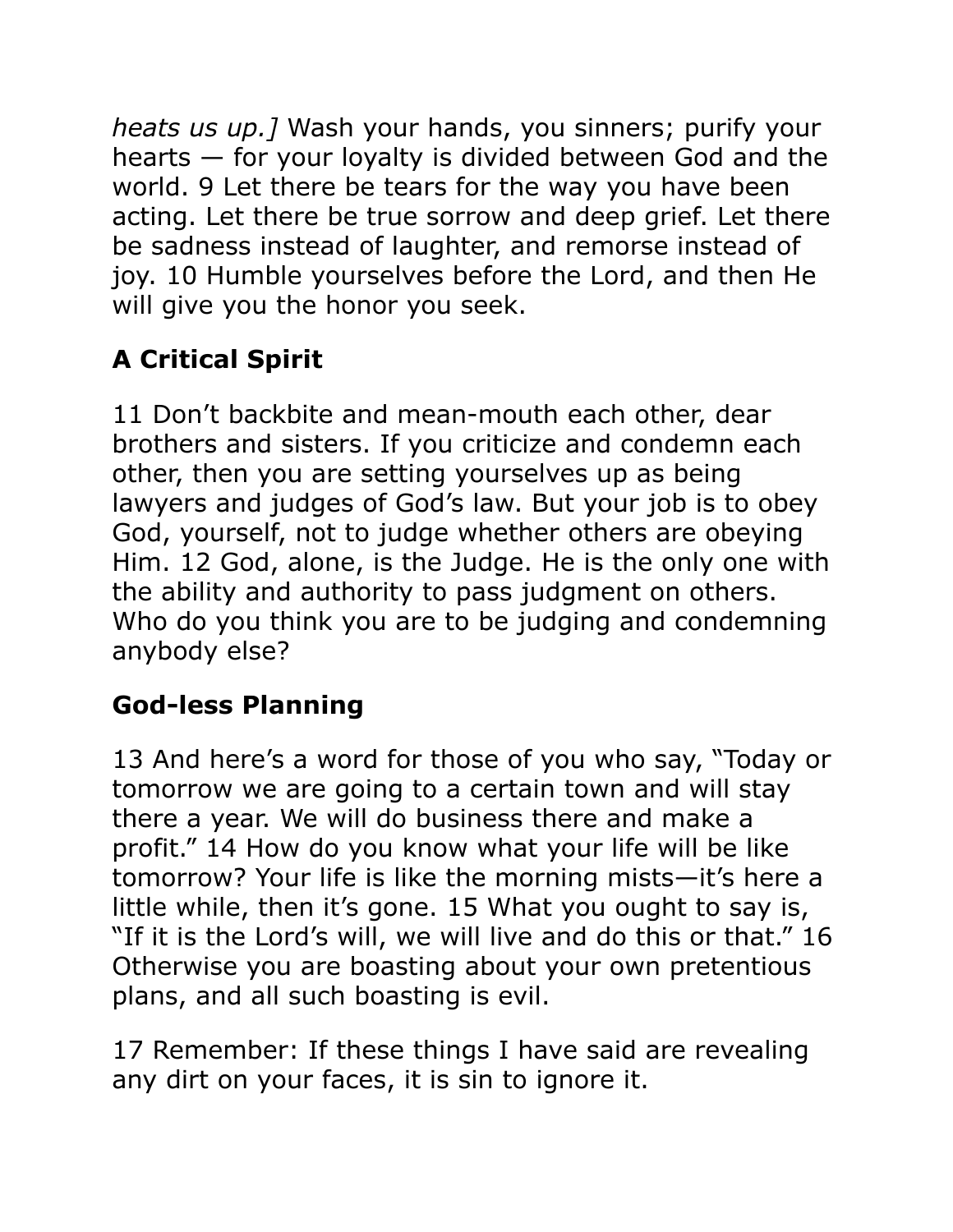#### James 5

## **The Folly of Trusting in Ourselves and Our Wealth**

Look here, you wealthy people who are smug in your wealthiness and deferential treatment, and are not truly saved: You'd do much better to be weeping and groaning in distress over all the terrible troubles ahead of you. 2 You can see, yourselves, that your wealth is deteriorating before your eyes. Your heirlooms are wearing out; your expensive clothes are fading. 3 Your gold and silver are corroding. The very wealth you were counting on to save you will be the death of you. This perishing treasure you have hoarded will testify against you on the day of judgment. 4 For listen! Hear the cries of the field workers whom you have cheated of their pay. The cries of those who harvest your fields have reached the ears of the Lord of Heaven's Armies.

5 By spending your years on earth in luxury, satisfying your every desire, all you have done is fatten yourselves for the day of slaughter. 6 You have condemned, taken advantage of, and killed innocent people, and, so far, have gotten away with it. But Pay Day is coming!

## **Waiting Patiently for Christ's Return**

7 Dear brothers and sisters in Christ, be patient as you wait for the Lord's return. Consider the farmers who patiently wait for the rains in the spring and in the fall, even though they are so eager for the valuable harvest. 8 You, too, must be patient. Take courage, for the coming of the Lord is near.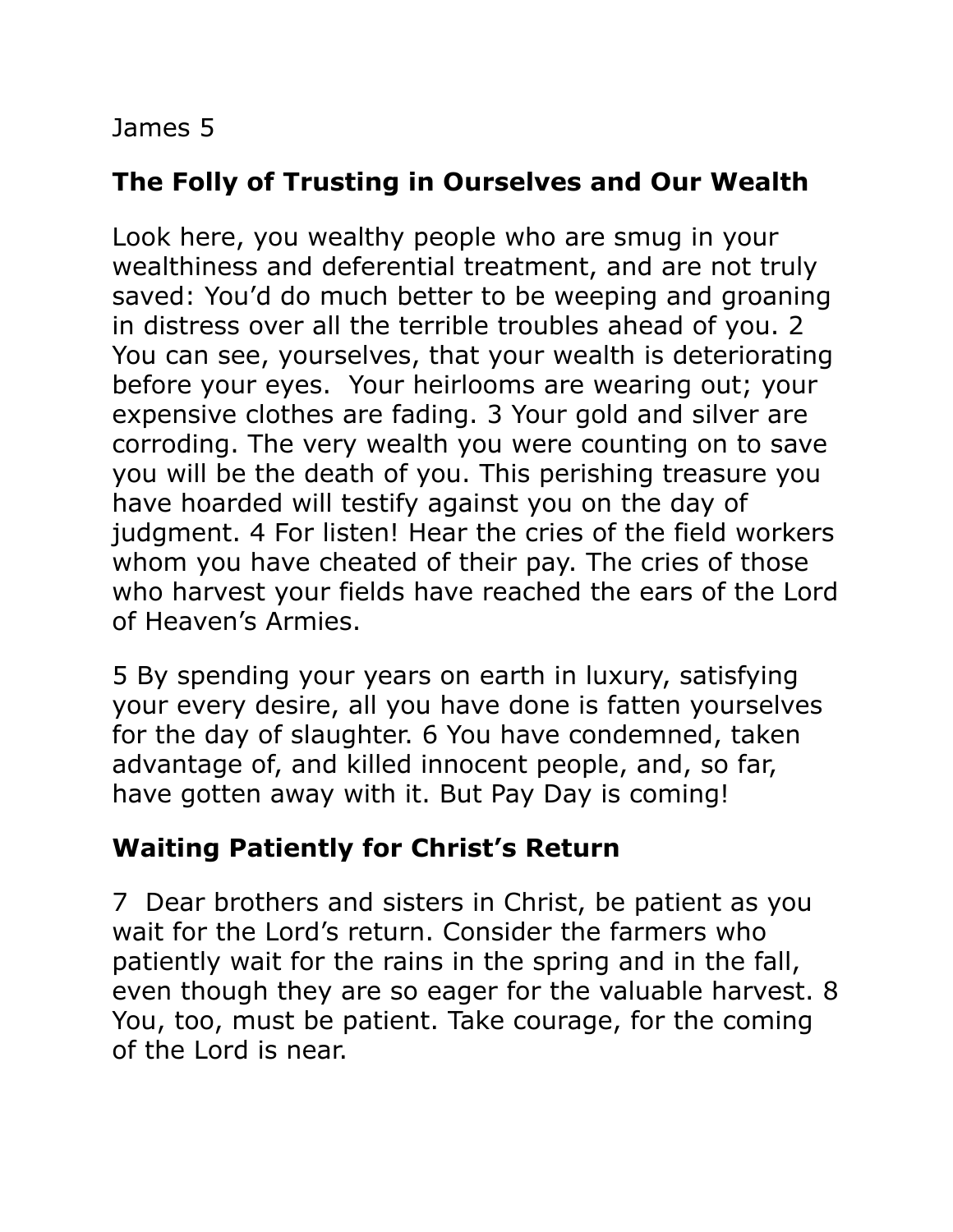9 Don't grumble against others in your home group, brothers and sisters, or you will be judged for it. And, remember— the Judge is almost here!

10 If you need encouragement to be patient in poverty and suffering, dear brothers and sisters, just think about the Old Testament prophets who spoke in the name of the Lord. 11 Think of how happy they are now because they stayed true to him then, even though they suffered greatly for it. For instance, you know about Job, a man who suffered greatly. You know how richly the Lord rewarded him at the end; and the Lord will show the same tenderness and mercy toward you.

# **Don't Vow Anything!**

12 It is very important, my brothers and sisters, never to vow anything by heaven or earth or anything else. Just say a simple yes or no  $-$  in case you cannot do what you vowed to do and your reputation is ruined.

## **Authentic Christianity in the House Church**

13 When any of you suffer hardships, pray to the Lord about it.

When any of you are happy, sing songs of praise to the Lord.

14 When any of you are sick because of some sin in your life, call for the elders of the church to come to your house so they can talk with you, counsel you, and pray over you, anointing you with oil in the name of the Lord. 15 Such a prayer offered by faithful elders will heal the sick, and the Lord will make you well. And if your illness